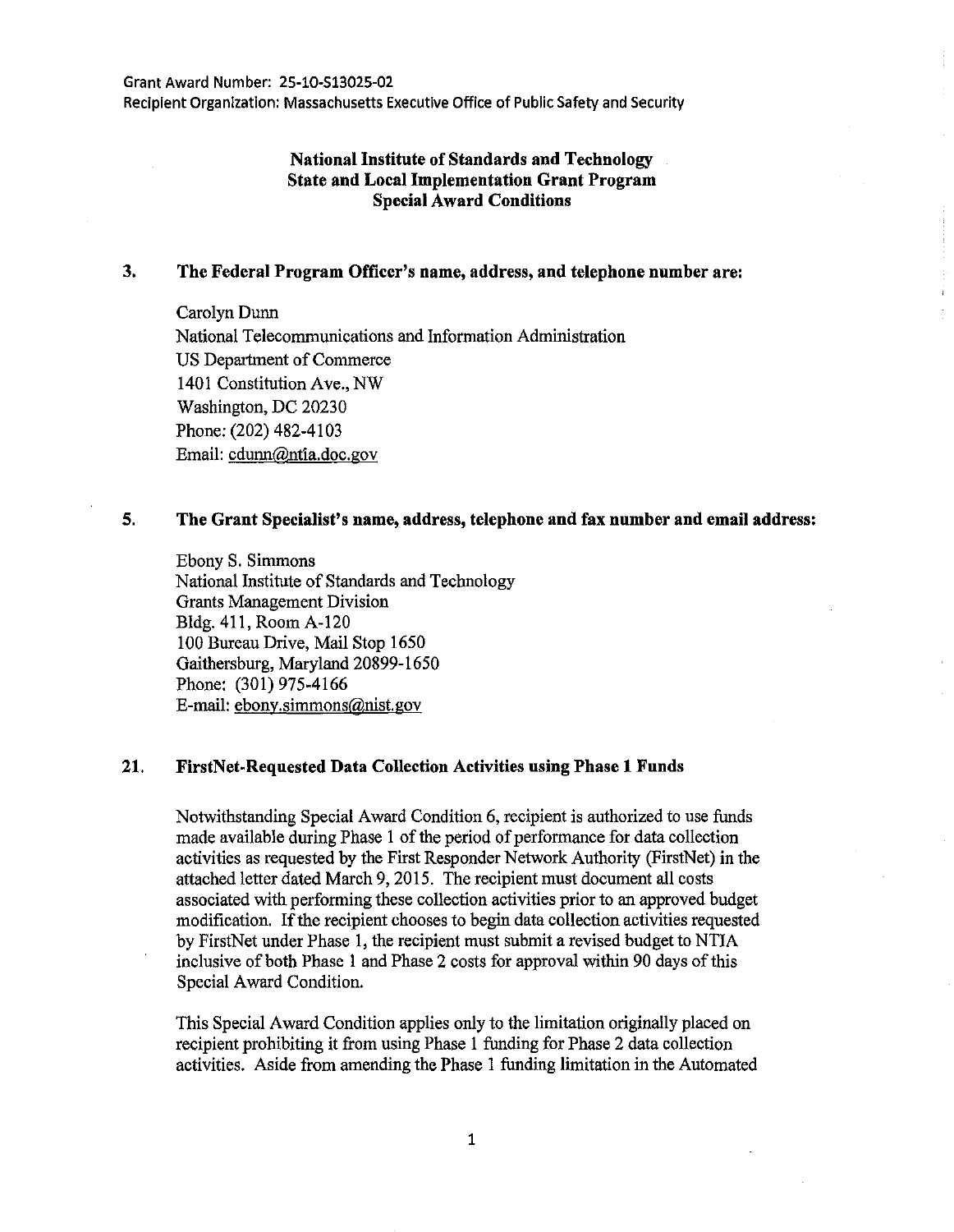Grant Award Number: 25-10-513025-02 Recipient Organization: Massachusetts Executive Office of Public Safety and Security

Standard Application for Payments System Special Award Condition (SAC), the rest of SAC 6 remains in place and in full force. The Phase 2 reserve is also still in place until the Grants Officer releases the 50% reserve funding through another award amendment. Additionally, recipients may not perform other data collection activities with either SLIGP or matching share funds. Such costs may be disallowed under the award.

## 22. **Memorandum of Agreement Template**

Notwithstanding Section II.B of the SLIGP FFO, the recipient is no longer required to develop a MOA template by the end of the period of performance. The recipient, however, may still charge reasonable and allocable costs of developing a MOA template to the award, if the recipient determines that developing a standardized MOA is necessary to the project. If the recipient no longer will develop a MOA template, the recipient should notify NTIA in writing. If a revised budget is necessary to move funds initially budgeted for the MOA template development to another object class category, it may be done at the same time as the revised budget for FirstNet-requested data collection activities is submitted.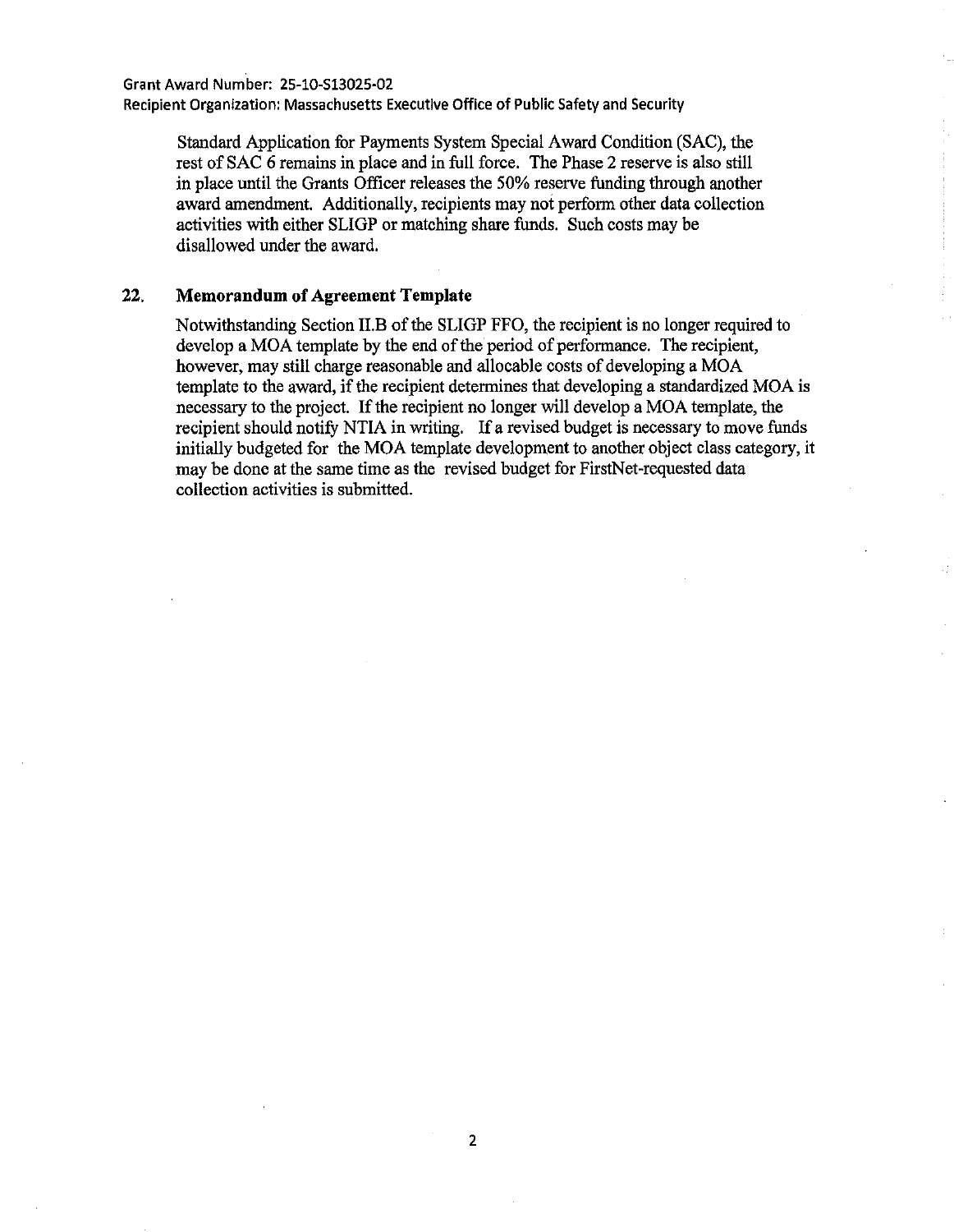

March 9, 2015

The Honorable Lawrence E. Strickling Assistant Secretary for Communications and Information U.S. Department of Commerce 1401 Constitution Avenue, N.W. Washington, D.C. 20230

RE: SLIGP Second Phase- Finalized Data Collection Elements

Dear Assistant Secretary Strickling:

The First Responder Network Authority (FirstNet) has confirmed its approach to data collection for the second phase of the State and Local Implementation Grant Program (SLIGP) following meetings with, and the receipt of input from, the State Single Points of Contact (SPOCs). Based on the processes and anticipated timing for the development of the Comprehensive Network Solution(s) Request for Proposal and State Plans for building, operating, and deploying the nationwide public safety broadband network, along with the feedback from many SPOCs, FirstNet has concluded that the attached data collection elements are those that would be useful for the second phase of SLIGP and will pursue accordingly.

The attached data elements are intended to maximize the collection of stakeholder inputs for FirstNet's planning process to help shape the Nationwide Public Safety Broadband Network acquisition and ultimately the State Plans that are delivered to each Governor. In particular, FirstNet will request data from the States on five general topics:

- I) Coverage- desired coverage areas and deployment phases
- 2) Users and Operational Areas  $\sim$  information on potential user base and their operational areas
- 3) Capacity Planning- information on applications and data usage
- 4) Current Providers / Procurement information on current service providers, plans, and potential barriers to adoption
- 5) State Plan Decision -documentation of the process and potential barriers for State Plan decision-making

I thank you for your prompt attention to this matter and, as always, look forward to our ongoing partnership on SLIGP endeavors.

Sincerely TJ Kennedy

Acting Executive Director First Responder Network Authority

cc: Stephen Fletcher, Associate Administrator for Public Safety National Telecommunications and Information Administration